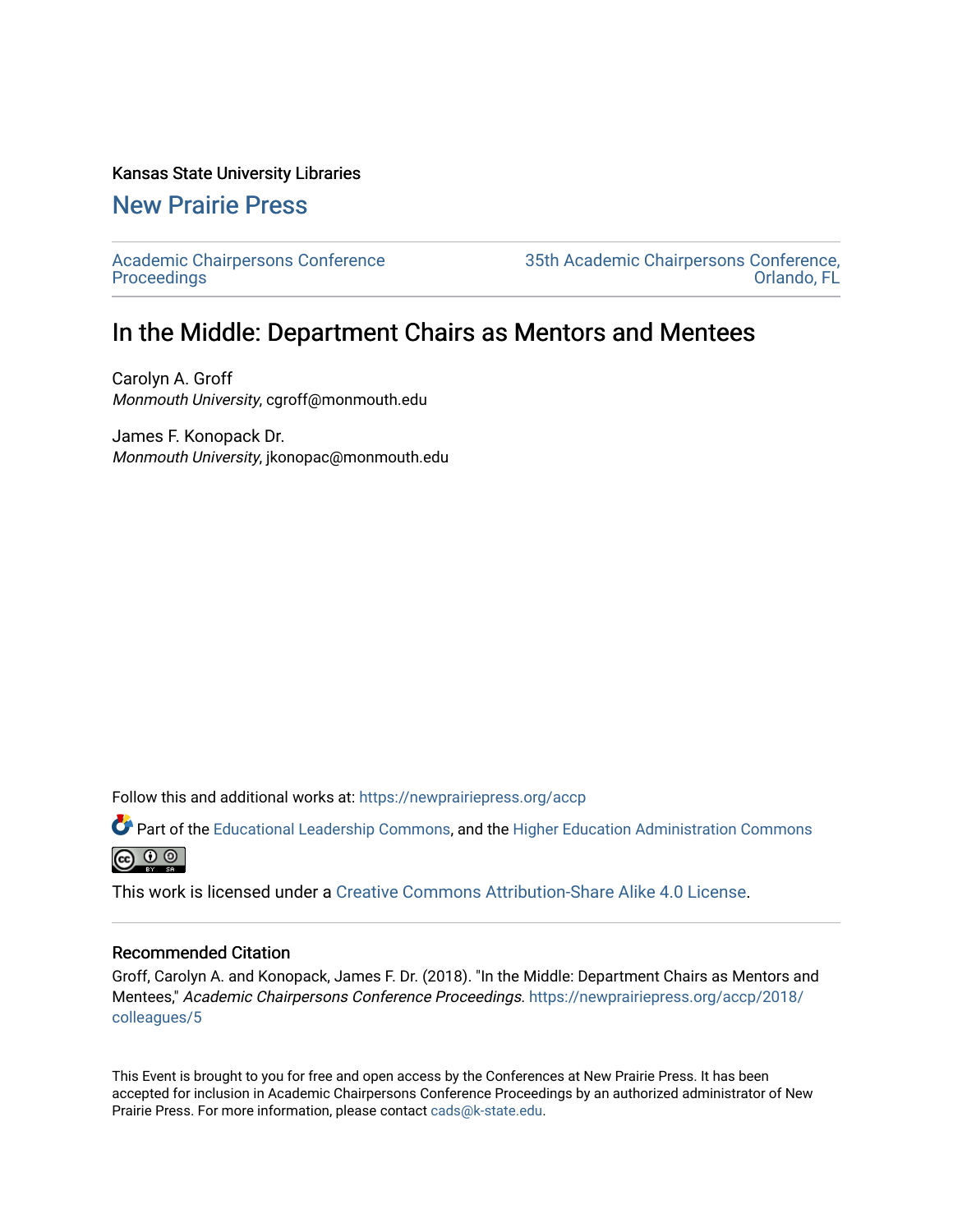#### **2018 Academic Chairpersons Conference – Presentation Proposal Outline**

**Title:** In the Middle: Department Chairs as Mentors and Mentees

## **Presenters:** Groff, C. and Konopack, J.

#### **Biographical Information:**

Carolyn Groff, Ph.D. is chair of the Curriculum and Instruction Department in the School of Education at Monmouth University. She is an associate professor of K-8 literacy instruction.

James F. Konopack, Ph.D. is the Associate Dean of the Marjorie K. Unterberg School of Nursing and Health Studies at Monmouth University. He is the former chair of the Department of Health and Physical Education where he is an associate professor. He is the recipient of the 2017 Distinguished Teacher Award at Monmouth University as well as the NCAA Faculty Athletics Representative.

**Presentation Theme:** Working with Faculty and Administration

## **Presentation Type:** Brown Bag Lunch Discussion (30 minutes)

**Abstract (25-50 words only):** Department chairs, especially new chairs, need mentoring as they simultaneously learn to provide mentorship to department faculty. The type of mentoring that department chairs need from their administrators to be successful leaders can differ from the type of mentoring chairs are provide to their faculty colleagues.

**Keywords (5):** Mentoring, tenure, promotion, leadership, administration

#### **Creative Commons License:** N/A

#### **Presentation Documents:**

#### **300-500-word description of session**

During this brown bag session, co-facilitators will focus on the following questions:

- 1. How does the mentoring that chairs need to be successful differ from the mentoring that chairs provide to their faculty colleagues?
- 2. What are the commonalities, if any, between the two types of mentoring?
- 3. What do the two types of mentoring look like in practice?

The presenters will facilitate the discussion by briefly sharing their mentoring experiences as an associate dean and department chair (5 minutes). The participants will then engage in two activities. First, they will brainstorm a list of differences and similarities between the two types of mentoring; this will assist in answering questions 1 and 2 above (10 minutes). Facilitators will ask session attendees to share examples of how they were successfully mentored by their former chairs and, similarly, ways in which they have been successfully mentored *as* academic chairpersons (by deans, chair colleagues, or others). This will be done amongst participants at each table. Discussion will revolve around the concept that mentoring cannot 'trickle down' but